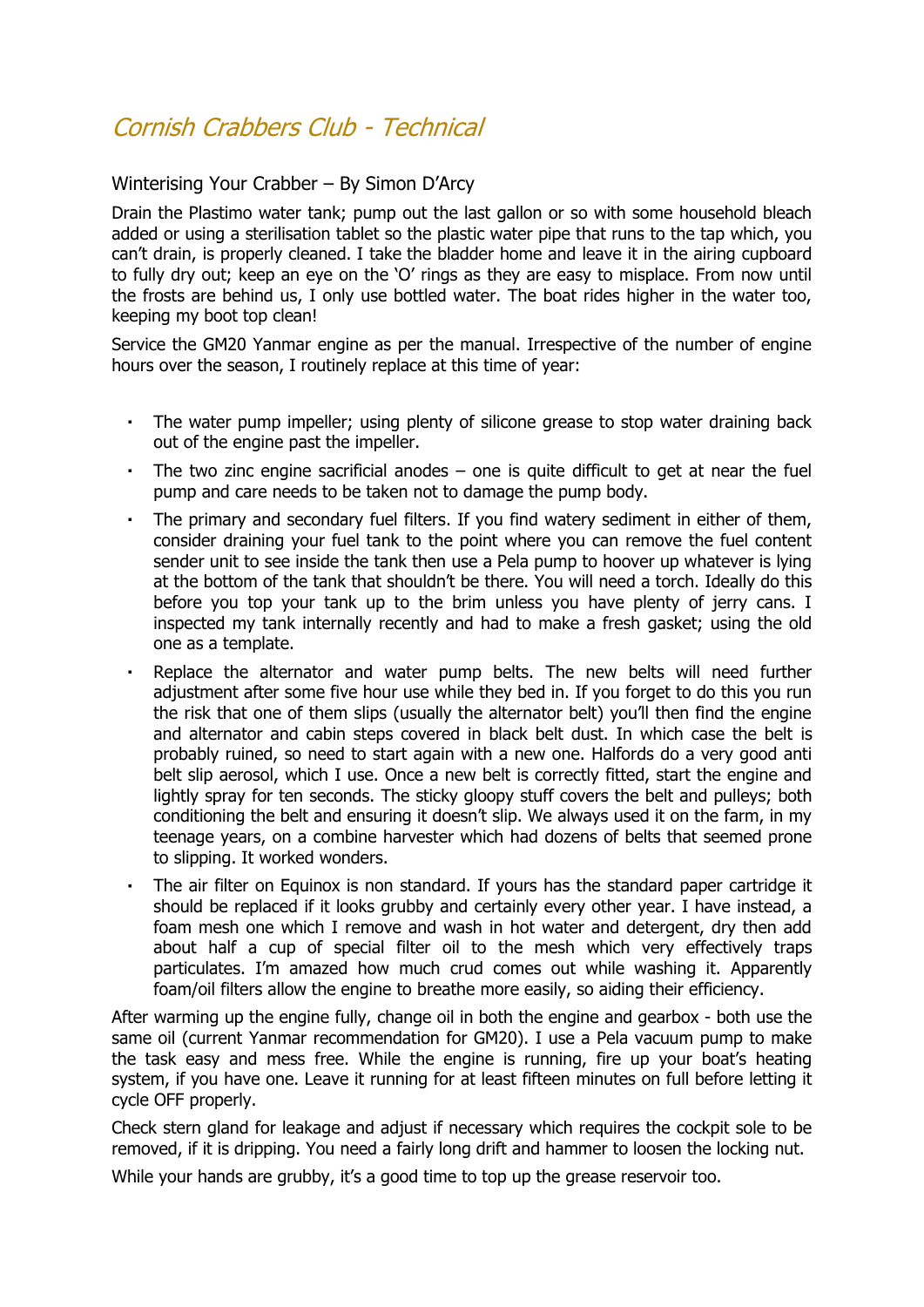With cockpit sole still up, check the bonding straps from the engine, gearbox and steering gear to the hull sacrificial anode are intact. I've added bonding straps to my engine's seacocks too, as recommended in Practical Boating.

Check and clean out engine inline water intake filter and lightly grease both engine seacocks after cycling them a dozen times. Finally spray engine with WD40 - avoiding the new belts.

Check both batteries and top up with distilled water if necessary; they rarely do unless you deep cycle your batteries and use the engine to charge them up rather than a shore powered battery conditioner.

Clean and Vaseline battery terminals. If each of your batteries has a vent tube connected that runs to the two cockpit breathers, check for kinks in the tube and also make sure there's no water in them.

Turn 'off' and 'on' the main fuel tap a dozen times and lubricate. For some reason mine is and always has been incredibly stiff to operate. Leave it in the 'on' position. If you turn it to 'off 'and forget to turn it 'on' next time you start the engine it will run for a few seconds before stopping, leaving you the onerous task of having to bleed the fuel system! I've done it twice!

If extended periods of sub zero temperatures are expected, and I know I'm not going to be able to sail, I completely drain and refill the engine with an antifreeze mix, as the sea water inside Chichester Marina is brackish and freezes regularly - being mostly fresh during the winter months when the lock has little use. I use a meter long length of plastic hose connected ONLY to the inlet side of the water pump, replacing the existing hose that runs from the seacock to the water pump. Place the free end of the plastic hose into a bucket of warm water/antifreeze mix. Start and run the engine until the bucket is nearly empty before switching off. Quickly reconnect the proper hose to the seacock and pump, noting whether water drains back through your water pump. If it does, examine your pump for wear or add more silicone grease to the impeller. If you do it correctly all the water channels in the engine will be filled with antifreeze which contains a rust inhibitor leaving you with nothing to worry about! It also kills any critters living in the hoses.

IMPORTANT. This task has to be done when the engine has already been run up to full operating temperature and the thermostat wide open.

Ideally if you're not going to use the boat over the winter I would do this in any case; unless you have a greenhouse heater with a frost stat and leave the engine cover (the steps) open, so the engine is protected by the heater too  $-$  I position the heater close to the engine.

As I sail all through the winter I tend to leave a 500 watt thermostatic greenhouse heater on a time switch (twice a day for three hours) which keeps the cabin damp free. The timer has a frost stat which overrides the timer if the temperature drops to below zero.

On C24s the most likely place for damp to become an issue is at the far end of the quarter berth – there's little air circulation down there. Keep an eye open for mold and if you use a dehumidifier on board as many owners do, position it so it stirs the air in that area. I time mine to come on after the heater has been on for three hours. It's on its own timer and comes on for an hour twice a day. Mine sits, wedged on the chart table so water it extracts drains into the sink via a tube.

Through the cockpit locker I spray the throttle quadrant linkages with WD 40 working them through the range as I do.

Brim and keep brimmed the fuel tank. After every sail, unless I've only used the engine to lock in and out of the marina, I top up so there is no air space above the fuel for condensation to form inside the fuel tank. If your fuel does not contain an algaecide; I would certainly add it. Diesel bug is a nightmare and costly to resolve.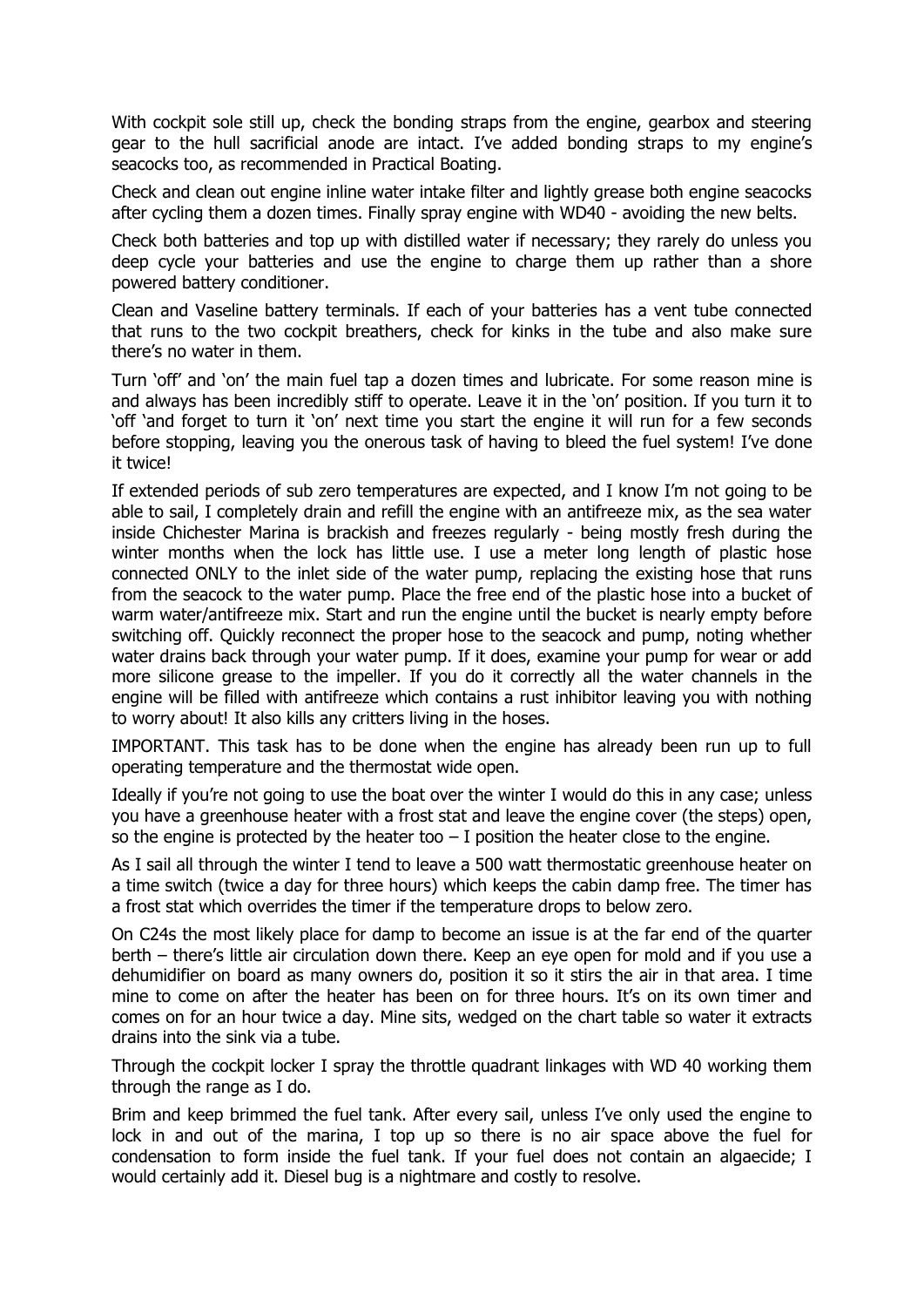Inside the cabin I open all lockers and bins and leave their lids off so air can circulate through every nook and cranny.

Flake out all the anchor chain onto the pontoon hose down and scrub it with a stiff broom letting it dry before feeding it back into the locker. While the locker's empty, I push a hose down the hawse pipe as it is usually quite silty/muddy in there and let it dry out too. If the crud blocks the hose leading back to the bilge you will need to hold the hose directly to the locker drain and flush it through under pressure. You can hear the water run back to fill the bilge: run until clear then pump out the bilge afterwards after adding some detergent. Once the bilge is pumped dry, squirt some more detergent into the empty bilge. It will work wonders on the oily residue that's left behind.

I routinely do this at this time of year, as I doubt I'll be spending too many more nights at anchor from now on, as there are so many empty moorings around to pick up. I've also noticed that without regular use, the anchor chain becomes crusty - covered with a white flaky powder and the links can jam, so the chain doesn't flow in and out of the locker and round the windlass as it should.

It's a good time to strip and clean the anchor windlass too, grease as necessary.

While you have the tube of grease handy, consider stripping all the cockpit winches. I've six on Equinox. Clean and grease. Each takes five minutes at the most. Circlip pliers are needed.

Unfurl foresails and check stitching, especially on UV strip; reverse furling lines after machine washing them to spread wear.

Undo the black electrical connectors in front of the mast and Vaseline the pins. I now remove the deck fittings completely and check the terminals; see an article on the subject I wrote after loosing wind information this summer cruising down in the West Country. Check all masthead and stern lights work afterwards. All the connectors on the binnacle mounted Raymarine instruments as well as the Raymarine autohelm and the Yanmar engine control panel are loosened cleaned and smeared with vaseline too – Halfords do an aerosol of something that's similar to Vaseline that's green for battery terminals, which is very good!

I turn off the gas at the regulator on top of the working gas bottle after squirting with WD40. The little screw valve can corrode and seize if not used often.

If you haven't used the anchor over the season or are on a swing mooring, I'd still flush out bilge with plenty of fresh water and a little detergent and pump dry while checking out how effective the pump is.

While the cabin sole inspection cover is up spray WD 40 on the Eberspacher's pipes and wiring connectors (your heating system, if you have one).

Service the heads. Strip, clean and silicon gel the pump workings. Years ago I took photographs of the innards so that I can reassemble it correctly. If you leave strong bleach or conventional lavatory cleaners in the pump workings you run a serious risk of damaging them – now I put a gallon of fresh water in the bowl and pump dry after running lavatory cleaner through the system first to remove stains, etc.

Clean fire escape hatch seals and hinges and check that it opens fully. I NEVER sleep on the boat if the bowsprit is retracted as it would prevent me from escaping through the hatch.

Lift the three floor panels and clean all the crud out that's gathered over the summer.

If you're having your boat lifted, pressure washed and blocked, check the cutlass bearing for wildlife that may be living and blocking the water lubrication channels. If there's some play, you might decide to replace the cutlass bearing. It's not a hard job, but you will need a properly fitting hub extractor to pull the prop off the tapered shaft. I did mine earlier this